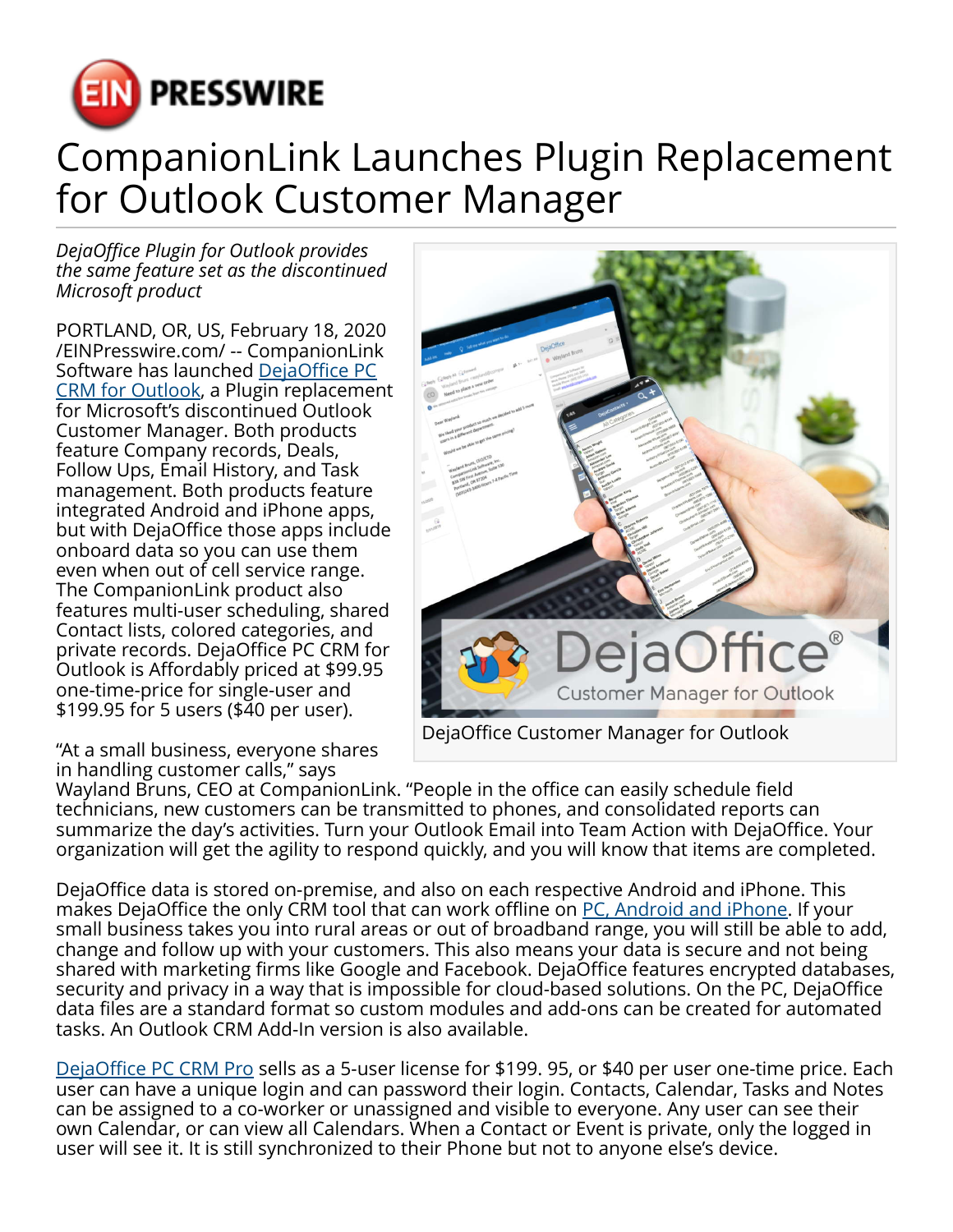DejaOffice is sold with an optional RunStart setup with data transfer for \$49, or Premium Support for \$129. Both services allow a tech to log in your computer and set things up exactly as you need. It is very common for CompanionLink technicians to set your office up by importing from discontinued products like Business Contact Manager. DejaOffice PC CRM is easy to install and very fast. A typical setup and import of 5000 contacts and five-user calendar can be done in less than an hour.

## About DejaOffice

DejaOffice is created by CompanionLink® Software, Inc. a pioneering developer of data sync solutions for mobile phones. CompanionLink has released DejaOffice® CRM for Android™, iPhone  $^\circ$ , iPad $^\circ$ , and Windows $^\circ$ . CompanionLink also white-labels their software, supporting branded PC and Mobile Apps that synchronize Calendar, Contacts, and Tasks from Outlook to Web. Founded in 1987 CompanionLink has helped mobilize information across devices, computers, applications, and web-based services. For more information, please visit <https://www.companionlink.com>and [https://www.](https://www) dejaoffice.com.

CompanionLink, DejaOffice and DejaCloud are registered trademarks of CompanionLink Software, Inc. Other product names are trademarks or registered trademarks of their respective owners

Wayland Bruns CompanionLink Software, Inc. (503)243-3400 [email us here](http://www.einpresswire.com/contact_author/2787385) Visit us on social media: [Facebook](https://www.facebook.com/CompanionLink) **[Twitter](https://www.twitter.com/companionlink)** [LinkedIn](https://www.linkedin.com/company/companionlink-software-inc/)